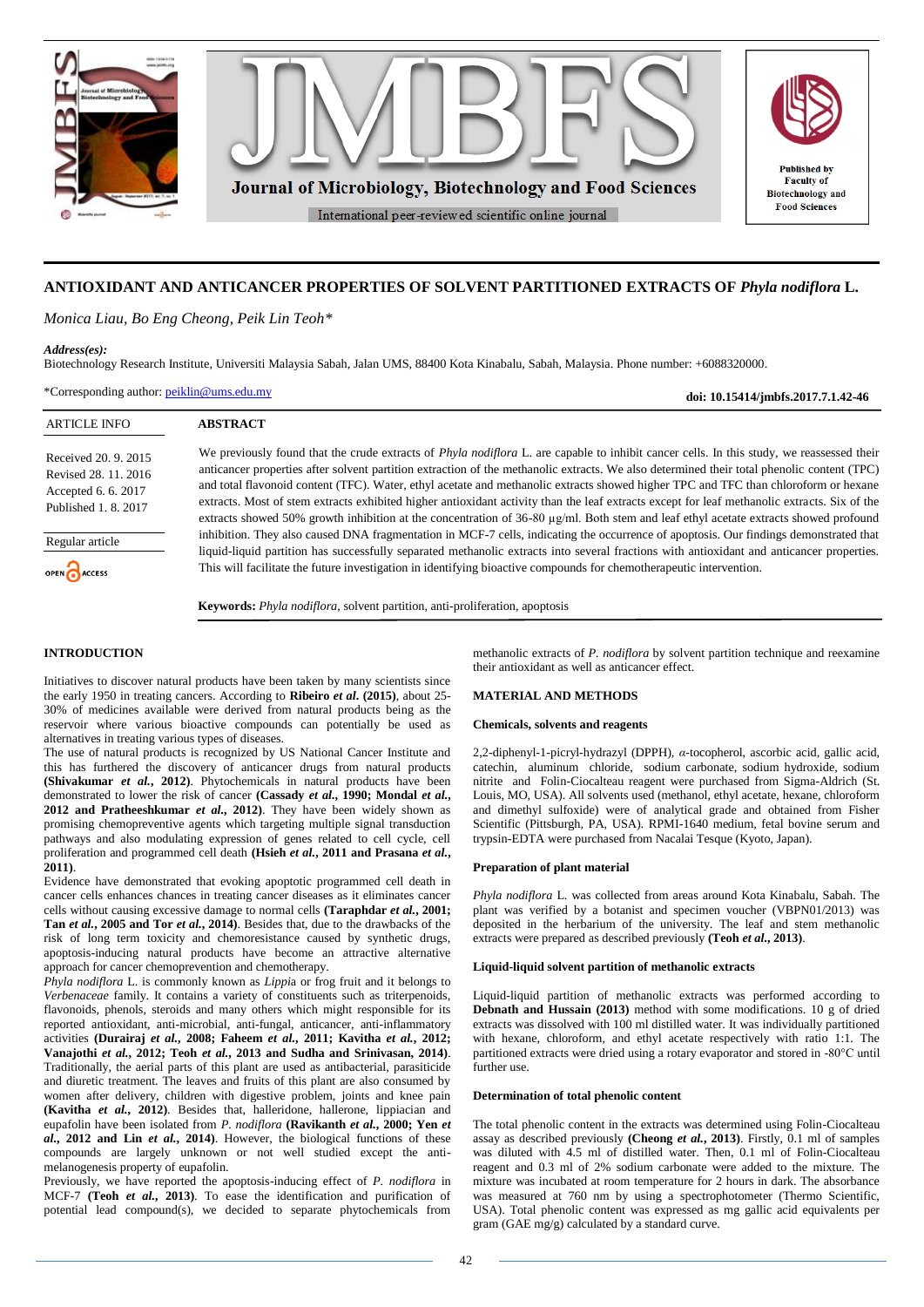## **Determination of total flavonoid content**

Total flavonoid content in plant extracts was measured as described previously **(Cheong** *et al.***, 2013)** with some modifications. Different concentrations of plant extract (0.625-5 mg/ml) and standard catechin solutions (0.016-0.05 mg/ml) were prepared. Briefly, 0.25 ml of samples was diluted with 1.25 ml of distilled water. 75 µl of 5% sodium nitrite was added and allowed to react for 6 min at room temperature. Then, 150 µl of 10% aluminum chloride was added and the mixture was allowed to stand for 5 minutes before adding 250 μl of 1 M sodium hydroxide. Finally, the volume was made up to 2.5 ml with distilled water. The absorbance was measured at 510 nm by using a spectrophotometer (Thermo Scientific, USA). Total flavonoid content was expressed as mg catechin equivalents per gram dry weight (mgCE/g) calculated by a standard curve.

## **DPPH free radical scavenging activity**

The free radical scavenging activity of the plant extracts was measured according to **Teoh** *et al.* **(2013)** with some modifications. Briefly, 0.1 ml of samples was added to 3.9 ml of DPPH reagent. The mixture was rigorously mixed and left in the dark at room temperature for 30 minutes. The absorbance was measured at 517 nm using a spectrophotometer (Thermo Scientific, USA).  $EC_{50}$  values were obtained using linear regression line.

#### **Cell culture**

MCF-7 (human breast carcinoma cell line) was grown in RPMI-1640 media (Nacalai Tesque, Japan) supplemented with 10% fetal bovine serum (Nacalai Tesque, Japan). The cells were maintained at  $37^{\circ}$ C in a  $CO_2$  incubator.

#### **Proliferation assay**

Proliferation assay was performed using MTT Cell Proliferation kit (Roche, Switzerland) according to manufacturer's instruction with some modifications **(Cheong** *et al.***, 2013; Teoh** *et al.***, 2013)**. The plant extracts with the concentration of 10 to 90 µg/ml was used for treatment. After that, cells were incubated for 72 hours. The absorbance was measured at 570 nm by using an ELISA reader (Molecular Devices, USA). The 50% inhibitory concentration  $(IC_{50})$  is the plant extract concentration required to cause 50% growth inhibition and obtained using a linear regression line.

## **DNA fragmentation**

Cells were treated with selected extracts based on  $IC_{50}$  values obtained from proliferation assay and incubated at 37°C for 3 days. Genomic DNA was extracted using DNA Apoptotic DNA-ladder kit (Roche, Switzerland) according to manufacturer's instruction. After adding lysis buffer, cell lysate was transferred to a 1.5 ml tube followed by incubation at room temperature for 10 minutes. Then, 100 µl of isopropanol was added and the mixture was transferred into a spin filter tube. This was followed by washing steps. Finally, DNA was eluted by adding elution buffer. The formation of DNA ladder was confirmed by analyzing in 1.5 % agarose gel at 80 V for 50 min.

## **Statistical analysis**

Experimental results were represented as mean  $\pm$  standard deviation of three replicates. Data was analysed using one-way ANOVA (IBM SPSS Statistic version 20) to obtain significant differences between samples.

# **RESULTS AND DISCUSSION**

Bioactive compounds from natural products have been reported to have numerous biological activities including antioxidant, anti-aging, anticarcinogenic and anti-apoptotic activities **(Li** *et al.***, 2008; Mabveng** *et al.***, 2011 and Tasyriq** *et al.***, 2012)**. Phenolic compounds such as flavonoid are one of the potential antioxidants and free radical terminators that commonly found in plants **(Govindarajan** *et al.***, 2005; Ozsay** *et al***,***.* **2008 and Mishra** *et al***,***.* **2012)**. They act as the main agents to donate hydrogen to free radicals thus help in inhibiting their harmful effect on living system **(Rice-Evans** *et al.***, 1996; Surveswaran** *et al.***, 2007 and Tabaraki and Ghadiri, 2013)**.

In this study, we measured the amount of TPC and TFC present in *P. nodiflora* extracts. All extracts showed an increase of TPC in concentration-dependent manner but their TPC is lower compared to controls. As shown in Table 1, the leaf and stem extracts obtained from methanol, ethyl acetate and water fractions contained higher amount of TPC than other fractions. In contrast, hexane and chloroform fractions of both leaf and stem were found to have less phenolic compounds. For the leaf extracts, distilled water extract (LDPN) showed the highest TPC (0.118±0.004 mg GAE/g) while the lowest TPC was obtained from leaf hexane extract (LHPN=0.020±0.001 mg GAE/g). For the stem extracts, the highest TPC was also found in distilled water extract (SDPN=0.096±0.003 mg GAE/g) while the chloroform extract (SCPN) had the lowest TFC  $(0.012 \pm 0.000$ 

mg GAE/g). The TPC obtained from this study is comparable to previous study. The methanol extract of the aerial part of *P. nodiflora* was 0.411 mg/g pyrocatechol equivalent **(Priya & Ravindhran, 2015)**.

Similar to TPC, the leaf and stem extracts obtained from methanol, ethyl acetate and water fractions demonstrated higher TFC compared to other fractions (Table 1). Both hexane and chloroform extracts of leaf and stem were found to have less flavonoid compounds. Among the leaf extracts, the ethyl acetate extract (LEPN) had the highest TFC (465.21±31.60 mg CE/g) and the lowest TFC was found in the chloroform extract (LCPN=21.56±2.04 mg CE/g). However, the highest TFC of stem extracts was obtained from distilled water fraction (SDPN=280.68±24.71 mg CE/g) and hexane extract (SHPN) had the lowest TFC (40.41±3.26 mg CE/g). The TFC in stem methanol extract (SMPN) was 4 times higher than leaf methanol extract (LMPN). Compare to previous study, the TFC reported by Priya & Ravindhran (2015) for the methanol extract of the aerial part of *P. nodiflora* was 0.312 mg/g.

**Table 1** Total phenolic content and total flavonoid content of solvent partitioned extracts of *P. nodiflora*.

| <b>Extracts</b> |                        | <b>TPC</b><br>$(mg \text{ GAE/g})$ | TFC<br>(mg CE/g)   |
|-----------------|------------------------|------------------------------------|--------------------|
|                 | Methanol (LMPN)        | $0.065 \pm 0.001$                  | $37.21 \pm 0.82$   |
| Leaf            | Ethyl acetate (LEPN)   | $0.081 \pm 0.001$                  | $465.21 \pm 31.60$ |
|                 | Distilled water (LDPN) | $0.118 \pm 0.004$                  | 231.34±19.88       |
|                 | Hexane (LHPN)          | $0.020 \pm 0.001$                  | $28.77 \pm 1.32$   |
|                 | Chloroform (LCPN)      | $0.037 \pm 0.001$                  | $21.56 \pm 2.04$   |
|                 | Methanol (SMPN)        | $0.063 \pm 0.003$                  | $137.74\pm4.68$    |
| Stem            | Ethyl acetate (SEPN)   | $0.080 \pm 0.002$                  | 171.34±25.05       |
|                 | Distilled water (SDPN) | $0.096 \pm 0.003$                  | 280.68±24.71       |
|                 | Hexane (SHPN)          | $0.015 \pm 0.000^a$                | $40.41 \pm 3.26$   |
|                 | Chloroform (SCPN)      | $0.012 \pm 0.000$ <sup>a</sup>     | 78.9±5.95          |

<sup>a</sup> standard deviation was obtained after round off to 3 decimal points.

Next, we determined the antioxidant activities of *P. nodiflora* extracts. We found that the DPPH scavenging activity was increased in a dose-dependent manner for all leaf and stem extracts (Fig. 1 and Fig. 2). For leaf extracts (Figure 1), when the concentration was at 5 mg/mL, the order of DPPH scavenging activities for each extract was  $LMPN > LDPN > LHPN > LCPN > LEPN$ . On the other hand, all stem extracts exhibited more than 90% DPPH scavenging activity at 5 mg/ml (Fig. 2). The EC<sub>50</sub> value is defined as the concentration of an antioxidant that causes a 50% decrease in the DPPH absorbance **(Chen** *et al***., 2013)**. Therefore, low value of  $EC_{50}$  means high antioxidant capacity of a plant extract. The differences in scavenging activity for each extract were summarized in Table 2. Half of the plant extracts (SEPN, SDPN, SHPN, LMPN and LDPN) are found to have comparable EC<sub>50</sub> value as the two controls, tocopherol and ascorbic acid. This indicates that these extracts have profound antioxidant activity. Similar to our previous results **(Teoh** *et al.* **2013)**, leaf methanol extract showed higher antioxidant activity compared to stem methanol extract. However, the scavenging activity reported by Sudha & Srinivasan (2014) for aerial part of this plant was much lower than we reported here. The reported  $IC_{50}$  for the four fractions were 24, 26, 83 and 66 µg/ml, respectively for methanol, acetyl acetate, butanol and water extracts.

Table 2 DPPH scavenging activity and EC<sub>50</sub> values of solvent partitioned extracts of *P. nodiflora*.

| <b>Extracts</b> |                        | The<br>maximal<br><b>DPPH</b>  | $EC_{50}$<br>value<br>(mg/ml) |
|-----------------|------------------------|--------------------------------|-------------------------------|
|                 |                        | scavenging<br>activity (mg/ml) |                               |
|                 | Methanol (LMPN)        | $93.7 \pm 1.06$                | $0.34 \pm 0.01$               |
| Leaf            | Ethyl acetate (LEPN)   | $34.22 \pm 2.70$               | $7.34 \pm 0.60$               |
|                 | Distilled water (LDPN) | $93.32 \pm 0.17$               | $0.33 \pm 0.01$               |
|                 | Hexane (LHPN)          | $73.38\pm1.05$                 | $2.52\pm0.17$                 |
|                 | Chloroform (LCPN)      | $65.8 \pm 1.56$                | $3.42 \pm 0.08$               |
|                 | Methanol (SMPN)        | $91.37 \pm 0.00^a$             | $2.02\pm0.11$                 |
| <b>Stem</b>     | Ethyl acetate (SEPN)   | $94.35 \pm 0.50$               | $0.35 \pm 0.01$               |
|                 | Distilled water (SDPN) | $93.8 \pm 0.71$                | $0.33 \pm 0.00^a$             |
|                 | Hexane (SHPN)          | $94.63 \pm 0.17$               | $0.33 \pm 0.00^a$             |
|                 | Chloroform (SCPN)      | $90.36 \pm 1.1$                | $1.31 \pm 0.07$               |
| Positive        | Tocopherol             | $91.28 \pm 1.61$               | $0.244 \pm 0.00^a$            |
| controls        | Ascorbic acid          | $94.73 \pm 0.80$               | $0.247 \pm 0.02$              |

<sup>a</sup> standard deviation was obtained after round off to 3 decimal points.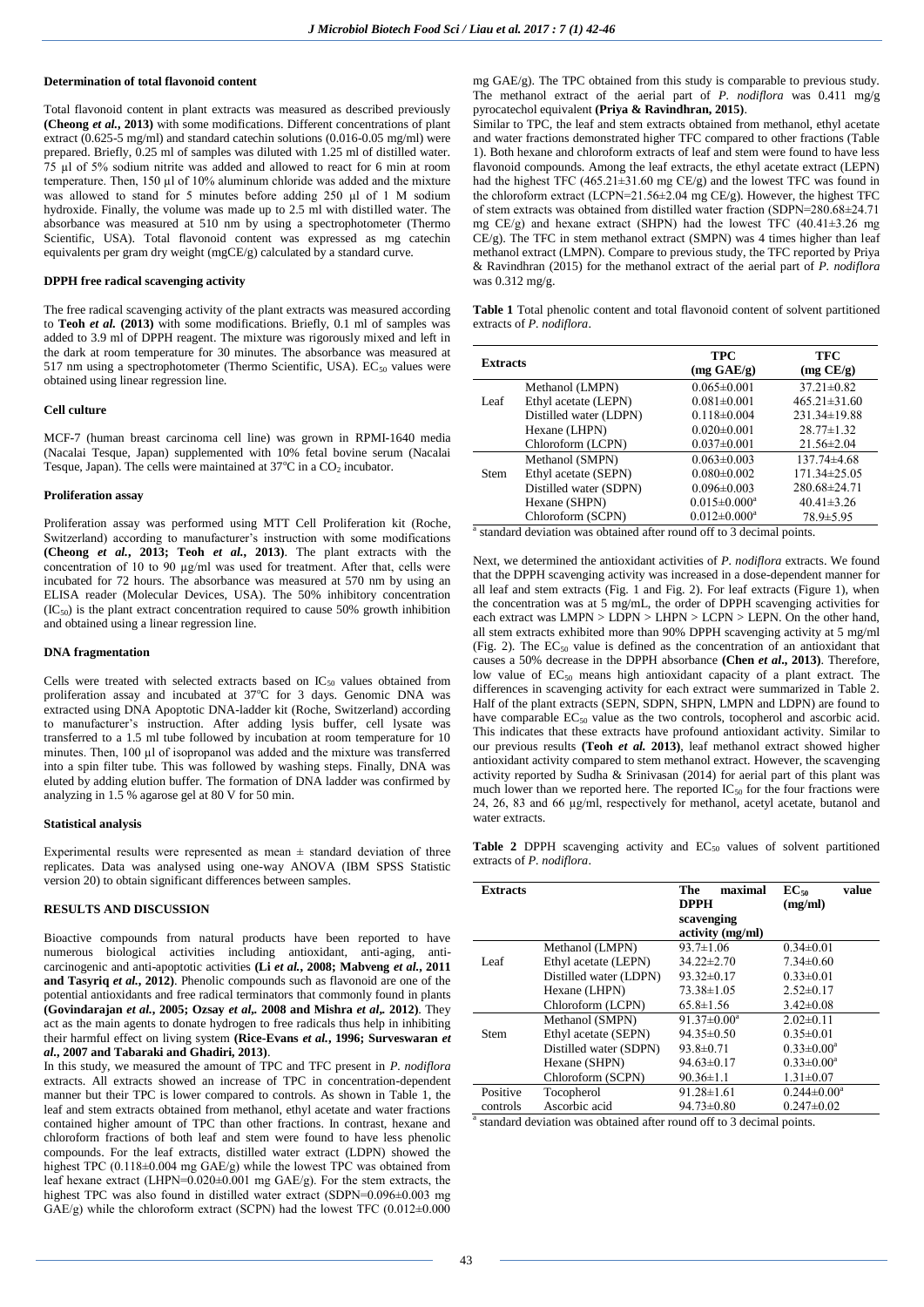

**Figure 1** DPPH scavenging activity of *P. nodilfora* leaf extracts. Data obtained from three replicates.



**Figure 2** DPPH scavenging activity of *P. nodilfora* stem extracts. Data obtained from three replicates.

Taken together, our results showed that the amount of TFC is not necessary in proportional with the TPC especially in leaf extracts. In addition, we also noticed that there is no clear relationship between TFC and antioxidant activity for some extracts. For instance, LEPN extract showed the highest TFC but its DPPH scavenging activity was the lowest among the extracts while LMPN extract conversely had high scavenging activity although its TFC was quite low. This was also observed in LHPN, LCPN, SHPN and SCPN extracts. The differences in DPPH scavenging activity which shown in different extracts at various concentrations may be due to various biological active metabolites present in the extracts **(Ramasubbrurayan** *et al.***, 2015)**. This could be due to some extracts require longer time to attain steady state to complete the redox reaction in DPPH scavenging activity **(Molyneux, 2004)**. In our experiment, DPPH assay was performed at a fixed reaction time which was 30 minutes. Besides that, different types of antioxidants such as nitrogen radical present in the extracts might exhibit different kinetics and the amount of antioxidants might also affect the chemical reaction of some other compounds **(Huang** *et al.***, 2005)**. The discrimination in TFC, TPC and DPPH reported in present and previous studies is not uncommon, as the amount of phytochemicals present in a plant could be significantly affected by plant extraction methods, starting materials and assays used for quantification. To confirm the anti-proliferative effect of these solvent partitioned extracts, we reexamined their effect on MCF-7 cells. From Figure 3 and Figure 4, we found that different extracts react differently on the proliferation of MCF-7 cells. Some extracts showed a reduction of cell proliferation when the concentrations of the extracts increased while the others showed no obvious inhibition. For example, both SEPN and SCPN extracts showed a decrease of >50% of cell proliferation whereas no significant decrease of cell proliferation was observed in cells treated with SDPN and SHPN (Fig. 3). Compared to the stem extracts, MCF-7 cells are more susceptible to leaf extracts as almost all extracts caused inhibitory effect on cell growth except for LMPN (Fig. 4). The profound inhibition could be observed in cells treated with SCPN and LEPN extracts where their  $IC_{50}$  values were 37.7±0.88 µg/ml and 36.9±0.54 µg/ml respectively (Table 2). This was subsequently followed by SEPN, LCPN and LDPN. The IC<sub>50</sub> values obtained in this study are relatively lower compared to our previous results **(Teoh** *et al.***, 2013)**. This indicates that solvent partition of methanolic extracts of *P. nodiflora* is capable of isolating or concentrating potential phytochemical compound(s) that play a role in growth inhibition.



**Figure 3** Anti-proliferative effect of *P. nodiflora* stem extracts on MCF-7. Cells were treated with plant extracts at various concentrations for 3 days. Data were obtained from the average of three independent experiments performed in duplicate. Asterisks denote differences with statistical significances compared with the untreated cells (\**P* < 0.05 and \*\**P* < 0.001). *P* values were obtained from one-way ANOVA.



**Figure 4** Anti-proliferative effect of *P. nodiflora* leaf extracts on MCF-7. Cells were treated with plant extracts at various concentrations for 3 days. Data were obtained from the average of three independent experiments performed in duplicate. Asterisks denote differences with statistical significances compared with the untreated cells (\* $P < 0.05$  and \*\* $P < 0.001$ ). *P* values were obtained from one-way ANOVA**.**

| Phyla nodiflora extracts | $IC_{50} (\mu g/ml)$ |  |
|--------------------------|----------------------|--|
| Leaf methanol (LMPN)     |                      |  |
| <b>LEPN</b>              | $36.9 \pm 0.54$      |  |
| <b>LDPN</b>              | $57.1 \pm 0.69$      |  |
| <b>LHPN</b>              |                      |  |
| <b>LCPN</b>              | $56.4 \pm 2.28$      |  |
| <b>SMPN</b>              | $80.6 \pm 0.86$      |  |
| <b>SEPN</b>              | $47.9 \pm 0.73$      |  |
| <b>SDPN</b>              |                      |  |
| <b>SHPN</b>              |                      |  |
| <b>SCPN</b>              | $37.7 \pm 0.88$      |  |

The apoptosis inducing effect of the selected solvent partitioned extracts was confirmed by DNA fragmentation assay. As shown in cells treat with camptothecin, distinct multiple of 180 bp apoptotic fragments was clearly seen in Fig. 5 (Lane 6). The formation of DNA laddering was also found in samples treated with LEPN and SEPN (Figure 5, lane 3 & 4). Similar to the ethyl acetate crude extracts that we published previously **(Teoh** *et al.***, 2013)**; both LEPN and SEPN extracts obtained after solvent partition could induce apoptosis in MCF-7 cells. Besides our work, **Vanajothi** *et al.* **(2012)** has also shown that methanolic leaf extract of *L. nodiflora* is capable of inhibit lung cancer cell growth through apoptosis.

The present study has led us to speculate that the pro-apoptotic effect exerted by SEPN and LEPN could be due to the presence of high flavonoid compounds as previously reported although they show different antioxidant capacity **(Ashokkumar** *et al.***, 2008 and Sudha and Srinivasan, 2014)**. Nonetheless, the role of other compound(s) could not be excluded because the recovery of phenols and flavonoids from different bioactive compounds is influenced by the types of solvents used and extraction techniques **(Sultana** *et al.***, 2009 and Do** *et al.***, 2014)**. Besides that, different extracts might execute anticancer effect through multiple cellular pathways. Therefore further investigations are required to reveal the mode of actions of each extract.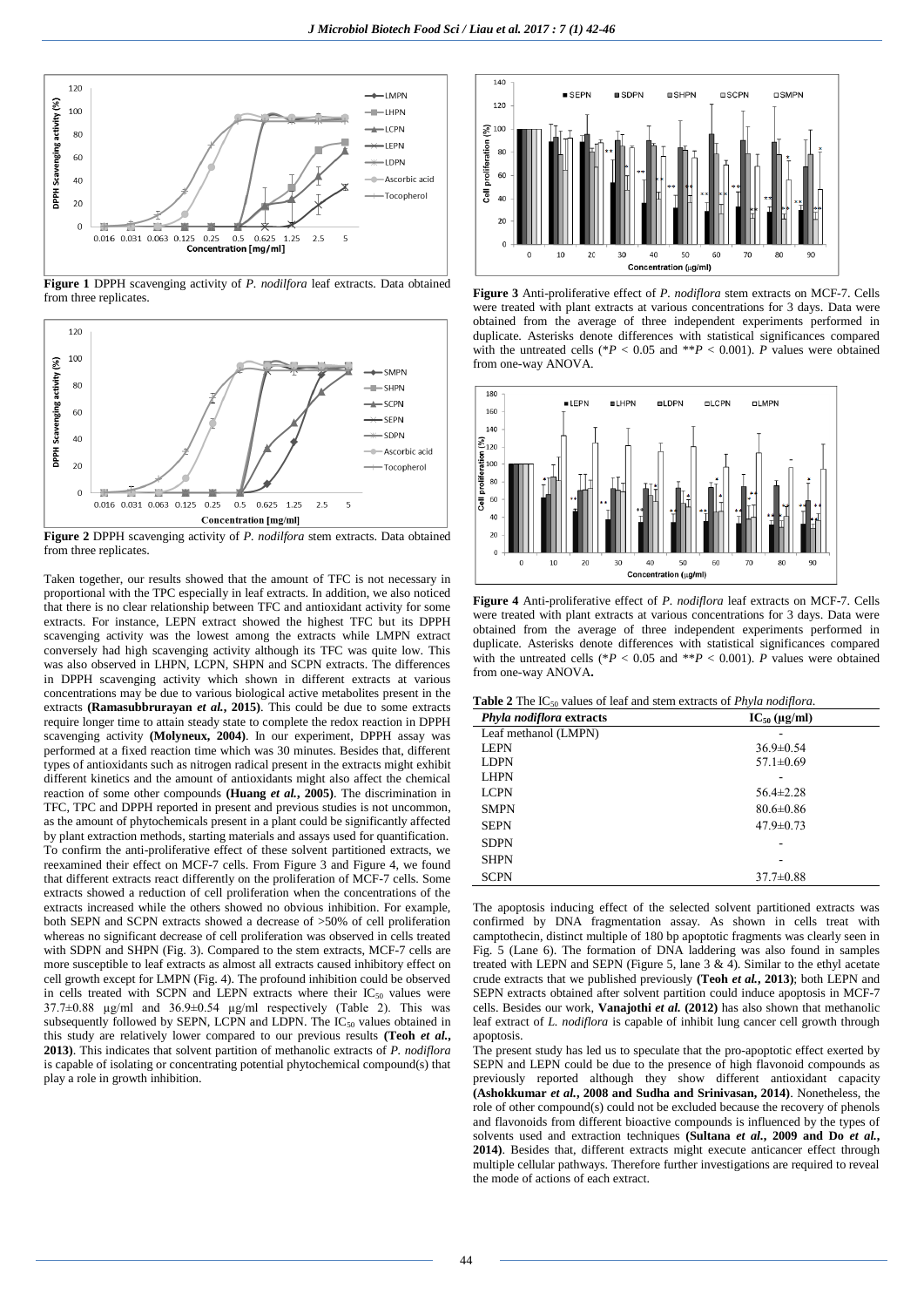

**Figure 5** *P. nodiflora* induces internucleosomal DNA fragmentation. MCF-7 cells were treated with plant extracts based on the obtained  $IC_{50}$  values for 3 days. Lane 1: 1 Kb DNA ladder; lane 2: SMPN; lane 3: SEPN; Lane 4: LEPN; lane 5: untreated and lane 6: positive control.

#### **CONCLUSION**

This study demonstrated that solvent partitioned extraction is effective in concentrating or separating phytochemicals found in methanolic crude extracts. In comparison to our previous study, most of the solvent partitioned extracts such as SCPN, SEPN and LEPN are found to prevent cancer cell growth at lower concentration although its link to antioxidant is not mutual and conclusive for all extracts. This information will facilitate our further study in identifying and purifying potential bioactive compounds from *P. nodiflora*. Its apoptosis inducing property also serves as a stepping stone in exploring how its antiproliferative effect is mediated via apoptosis pathway.

**Acknowledgement:** The work was supported by Fundamental Research Grant (Ref. No.: FRG0360-SG2/2013) from Ministry of Higher Education and Universiti Malaysia Sabah.

# **REFERENCES**

ASHOKKUMAR, D., THAMILSELVAN, V., SENTHILKUMAR, G.P., MAZUMDER, U.K., GUPTA, M. 2008. Antioxidant and free radical scavenging effects of *Lippia nodiflora*. *Pharma. Bio.* 46, 762–771. <https://dx.doi.org/10.1080/13880200802315444>

AZWANIDA, N.N. 2015. A review on the extraction methods use in medicinal plants, principle, strength and limitation. *Med Aromat Plants*, 4(3), 1000196.

CASSADY, J.M., BAIRD, W.M., CHANG, C.J. 1990. Natural products as a source of potential cancer chemotherapeutic and chemopreventive agents. *J. Nat. Prod.* 53, 23–41. <https://dx.doi.org/10.1021/np50067a003>

CHEN, Z., BERTIN, R., FROLDI, G. 2013.  $EC_{50}$  estimation of antioxidant activity in DPPH using several statistical programs. *Food Chem.* 138, 414–420. <https://dx.doi.org/10.1016/j.foodchem.2012.11.001>

CHOENG, B.E., MOHD, Z.W., LEM, F.F., TEOH, P.L. 2013. Antioxidant and anti-proliferative activities of Sabah *Ruellia tuberosa*. *J. App. Pharma. Sci.* 3, 20–24.

DEBNATH, A., HUSSAIN, M.M. 2013. *In vitro* cytotoxic effect of methanolic crude extracts of *Ocimum sanctum*. *Int. J. Pharm. Sci. Res.* 4, 1159–1163.

DHANANI, T. SHAH, S., GAJBHIYE, N.A., KUMAR, S. 2013. Effect of extraction methods on yield, phytochemical constituents and antioxidant activity of *Withania somnifera*. *Arabian J. Chem*, 10(1), S1193–S1199.

DO, Q.D. ANGKAWIJAYA, A.E., TRAN-NGUYEN, P.L., HUYNH, L.H., SOETAREDJO, F.E., ISMADJI, S., JU, Y-H. 2014. Effect of extraction solvent on total phenol content, total flavonoid content, and antioxidant activity of *Limnophila aromatic*. *J. Food Drug Anal.* 22, 296–302. <https://dx.doi.org/10.1016/j.jfda.2013.11.001>

DURAIRAJ, A., VAIYAPURI, T.S., KANTI, M.U., MALAYA, G. 2008. Protective activity and antioxidant potential of *Lippia nodiflora* extracts in paracetamol induced hepatotoxicity in rats. *Iran. J. Pharma. Thera.* 7, 83–89.

FAHEEM, A., WAN, S.Y., KOAY, Y.C. 2011. Chemical constituents and biological applications of *Lippia nodiflora*. *Arch. Pharma. Pract.* 2, 101–105.

GOVINDARAJAN, R., VIJAYAKUMAR, M., PUSHPANGADAN, P. 2005. Antioxidant approach to disease management and the role of 'Rasayana' herbs of Ayurveda. *J. Ethnopharmacol.* 99, 165–178. <https://dx.doi.org/10.1016/j.jep.2005.02.035>

HSIEH, C.C., LEDESMA, B.H., LUMEN, B.O. 2011. Cell proliferation inhibitory and apoptosis-inducing properties of anacardic acid and lunasin in human breast cancer MDA-MB-231 cells. *Food Chem.* 125, 630–636. <https://dx.doi.org/10.1016/j.foodchem.2010.09.051>

HUANG, D., OU, B., PRIOR, R.L. 2005. The chemistry behind antioxidant capacity assays. J. Agricul. Food Chem. 53, 1841-1856. capacity assays. *J. Agricul. Food Chem.* 53, 1841–-1856. <https://dx.doi.org/10.1021/jf030723c>

KAVITHA, B., YONGANANDAM, P.G., GOPAL, V. 2012. A phytopharmacological review on a promising antifungal host of *Lippa nodiflora* (Verbenaceae). *Int. J. Univers. Pharma. Life Sci.* 2249–2254.

LI, F., WANG, F.F., YU, F., FANG, Y., XIN, Z., YANG, F., XU, J., ZHAO, L., HU, Q. 2008. *In vitro* antioxidant and anticancer activities of ethanolic extract of selenium enriched green tea. *Food Chem.* 111, 165–170. <https://dx.doi.org/10.1016/j.foodchem.2008.03.057>

LIN, F.J., YEN, F.L., CHEN, P.C., WANG, M.C., LIN, C.N., LEE, C.W., KO, H.H. 2014. HPLC-fingerprints and antioxidant constituents of *Phyla nodiflora*. *Sci. World J.* 2014, 1–8. <https://dx.doi.org/10.1155/2014/528653>

MABVENG, A.T., KUETE, V., MAPUNYA, B.M., BENG, V.P., NKENGFACK, A.E., MEYER, J.J.M., LALL, N. 2011. Evaluation of four Cameroonian medical plants for anticancer, antigonorrheal and antireverse transcriptase activities. *Environ. Toxicol. Pharmacol.* 32, 162–167. <https://dx.doi.org/10.1016/j.etap.2011.04.006>

MONDAL, S., BANDYOPADHYAY, S., GHOSH, M.K., MUKHOPADHYAY, S., ROY, S., MANDAL, C. 2012. Natural products: promising resources for cancer drug discovery. *Anticancer Agents Med. Chem.* 12, 49–75. <https://dx.doi.org/10.2174/187152012798764697>

MISHRA, K., OJHA, H., CHAUDHURY, N.K. 2012. Estimation of antiradical properties of antioxidant using DPPH assay: A critical review and result. *Food Chem.* 130, 1036–1043. <https://dx.doi.org/10.1016/j.foodchem.2011.07.127>

MOLYNEUX, P. 2004. The use of the stable free radical diphenyl picrylhydrazyl (DPPH) for estimating antioxidant activity. *Songklanakarin J. Sci. Technol.* 26, 211–219.

OZSAY, N., CAN, A., YANARDAG, R., AKEV, N. 2008. Antioxidant activity of *Smilax excelsa* L. leaf extracts. *Food Sci.* 110, 571–583. <https://dx.doi.org/10.1016/j.foodchem.2008.02.037>

PRASANA, R., CHANDRAMOORTHY, H.C., RAMAIYAPILLAI, P., SAKTHISEKARAN, D. 2011. *In vitro* evaluation of anticancer effect of *Cassia auriculata* leaf extract and curcumin through induction of apoptosis in human breast and larynx cancer cell lines. *Biomed. Prev. Nutri.* 1, 153–160. <https://dx.doi.org/10.1016/j.bionut.2010.12.006>

PRATHEESHKUMAR, P., SREEKALA, C., ZHANG, Z., BUDHRAJA, A., DING, S., SON, Y-O., WANG, X., HITRON, A., KIM, H-J., WANG, L., LEE J-C., SHI, X. 2012. Cancer prevention with promising natural products: mechanisms of action and molecular targets. *Anticancer Agents Med. Chem.* 12, 1159–1184. <https://dx.doi.org/10.2174/187152012803833035>

PRIYA, S. E., RAVINDHRAN, R. 2015. Phytochemical analysis and antimicrobial properties of extracts from aerial parts of *Phyla nodiflora* (L) Greene. *Int.J.Curr.Microbiol.App.Sci*. 4(2), 347–358.

RAMASUBBRURAYAN, R., SUMATHI, S., MAGI BERCY, D., IMMANUEL G., PALAVESAM. 2015. Antimicrobial, antioxidant and anticancer activities of mangrove associated bacterium *Bacillus subtillis* subsp. subtilis RG. *Biocatal. Agric. Biotechnol.* 4, 158–165. <https://dx.doi.org/10.1016/j.bcab.2015.01.004>

RAVIKANTH, V., RAMESH, P., DIWAN, P.V., VENKATESWARLU, Y. 2000. Halleridone and Hallerone from *Phyla nodiflora* (L.) Greene. *Biochem. Systematic Eco.* 28, 905–906.

RIBEIRO, G.E., NORONHA, N.M., RIBEIRO, I.S., MORAES, G.O.I, MARQUES, M.J., SANTOS, H., COEHLA, L.F., CHAVASCO, J.K. 2015. Phytochemical profile, antibacterial, antioxidant and cytotoxicity activities of *Euphorbia cotinifolia*. *African J. Pharma. Pharma.* 9, 19–25. <https://dx.doi.org/10.5897/AJPP2014.4162>

RICE-EVANS, C.A., MILLER, N.J., PAGANGA, G. 1996. Structure antioxidant activity relationships of flavonoids and phenolic acids. *Free Radic. Bio. Med.* 20, 933–966. [https://dx.doi.org/10.1016/0891-5849\(95\)02227-9](https://dx.doi.org/10.1016/0891-5849(95)02227-9)

SHIVAKUMAR, B.S., RAMAIAH, M., HEMA, M.R., VAIDYA, V.P. 2012. Evaluation of *in-vitro* anticancer activity of *Balaria buxifolia* Linn extracts against Dalton's lymphoma ascites cell line. *Int. J. Medicobio. Res.* 1, 297–300.

SUDHA, A., SRINIVASAN, P. 2014. Bioassay-guided isolation and antioxidant evaluation of flavonoid compound from aerial parts of *Lippia nodiflora* L. *BioMed Res. Int.* 2014, 1–10. <http://dx.doi.org/10.1155/2014/549836>

SULTANA, B., ANWAR, F., ASHRAF, M. 2009. Effect of extraction solvent/technique on the antioxidant activity of selected medicinal plant extracts. *Molecules* 14, 2167–2180. <https://dx.doi.org/10.3390/molecules14062167>

SURVESWARAN, S., CAI, Y.Z., CORKE, H., SUN, M. 2007. Systematic evaluation of natural phenolic antioxidants from 133 Indian medical plants. *Food Sci.* 102, 938–953. <https://dx.doi.org/10.1016/j.foodchem.2006.06.033>

TABARAKI, R., GHADIRI, F. 2013. *In vitro* antioxidant activities of aqueous and methanolic extracts of *Smyrnium cordifolium* Boiss and *Sinapis arvensis* L. *Int. Food Res. J.* 20, 2111–2115.

TAN, M.L., SULAIMAN, S.F., NAJIMUDDIN, N., SAMIAN, M.R., MUHAMMAD, T.S.T. 2005. Methanolic extracts of *Pereskia bleo* (Kunth) DC. (Cactaceae) induces apoptosis in breast carcinoma, T47-D cell line. *J. Ethanopharmcol.* 96, 287–289. <https://dx.doi.org/10.1016/j.jep.2004.09.025>